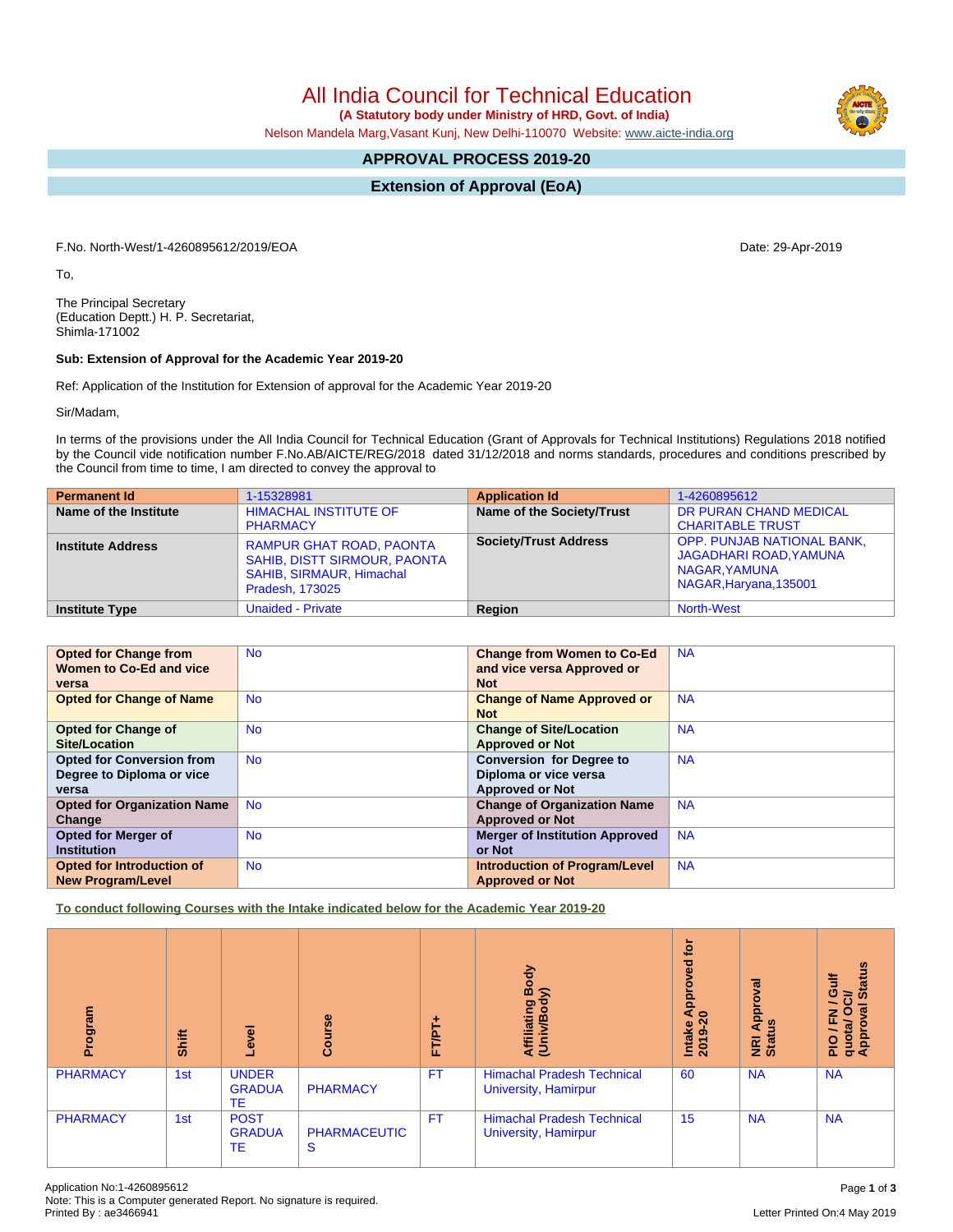| <b>PHARMACY</b> | 1e <sup>2</sup><br>וסו | <b>DIPLOMA</b> |            | <b>Himachal Pradesh Takniki</b> | -60 | $N_{\ell}$ | <b>NA</b> |
|-----------------|------------------------|----------------|------------|---------------------------------|-----|------------|-----------|
|                 |                        |                | PHARMACY## | Shiksha Board, Dharamshala      |     |            |           |

+FT –Full Time,PT-Part Time

## Approved New Courses

# Punitive Action against the Institute

#### **Course(s) Applied for Closure by the Institute for the Academic Year 2019-20**

| <b>Program</b>  | <b>Shift</b> | Level                          | <b>Course</b>                      | $FT/PT+$ | <b>Affiliating Body (Univ/Body)</b>                                 | Course Closure<br><b>Status</b> |
|-----------------|--------------|--------------------------------|------------------------------------|----------|---------------------------------------------------------------------|---------------------------------|
| <b>PHARMACY</b> | 1st          | <b>POST</b><br><b>GRADUATE</b> | PHARMACEUTICAL<br><b>CHEMISTRY</b> |          | <b>Himachal Pradesh</b><br><b>Technical University,</b><br>Hamirpur | Approved                        |

+FT-Full Time,PT-Part Time

In case of any differences in content in this Computer generated Extension of Approval Letter, the content/information as approved by the Executive Council / General Council as available on the record of AICTE shall be final and binding.

Strict compliance of Anti-Ragging Regulation: - Approval is subject to strict compliance of provisions made in AICTE Regulation notified vide F. No. 37- 3/Legal/AICTE/2009 dated July 1, 2009 for Prevention and Prohibition of Ragging in Technical Institutions. In case Institution fails to take adequate steps to Prevent Ragging or fails to act in accordance with AICTE Regulation or fails to punish perpetrators or incidents of Ragging, it will be liable to take any action as defined under clause 9(4) of the said Regulation.

#### **It is mandatory to comply all the essential requirements as given in APH 2019-20(appendix 6)**

NOTE: If the State Government / UT / DTE / DME has a reservation policy for admission in Technical Education Institutes and the same is applicable to Private & Self-financing Technical Institutions, then the State Government / UT/ DTE / DME shall ensure that 10 % of Reservation for EWS would be operational from the Academic year 2019-20 without affecting the percentage reservations of SC/ST/OBC/General . However, this would not be applicable in the case of Minority Institutions referred to the clause (1) of Article 30 of **Constitution of India.**

> **Prof. A.P Mittal Member Secretary, AICTE**

Copy to:

- **1. The Director Of Technical Education\*\*, Himachal Pradesh**
- **2. The Registrar\*\*,** Himachal Pradesh Technical University, Hamirpur
- **3. The Principal / Director,**

Himachal Institute Of Pharmacy Rampur Ghat Road, Paonta Sahib, Distt Sirmour, Paonta Sahib,Sirmaur, Himachal Pradesh,173025

#### **4. The Secretary / Chairman,**

Dr Puran Chand Medical Charitable Trust Opp. Punjab National Bank, Jagadhari Road. Yamuna Nagar,Yamuna Nagar, Haryana,135001

#### **5. The Regional Officer,**

All India Council for Technical Education Plot No. 1A, 5th Floor, DTE(Pb..) Building, Dakshin Mark, Sector 36-A, Chandigarh-160 036

## **6. Guard File(AICTE)**